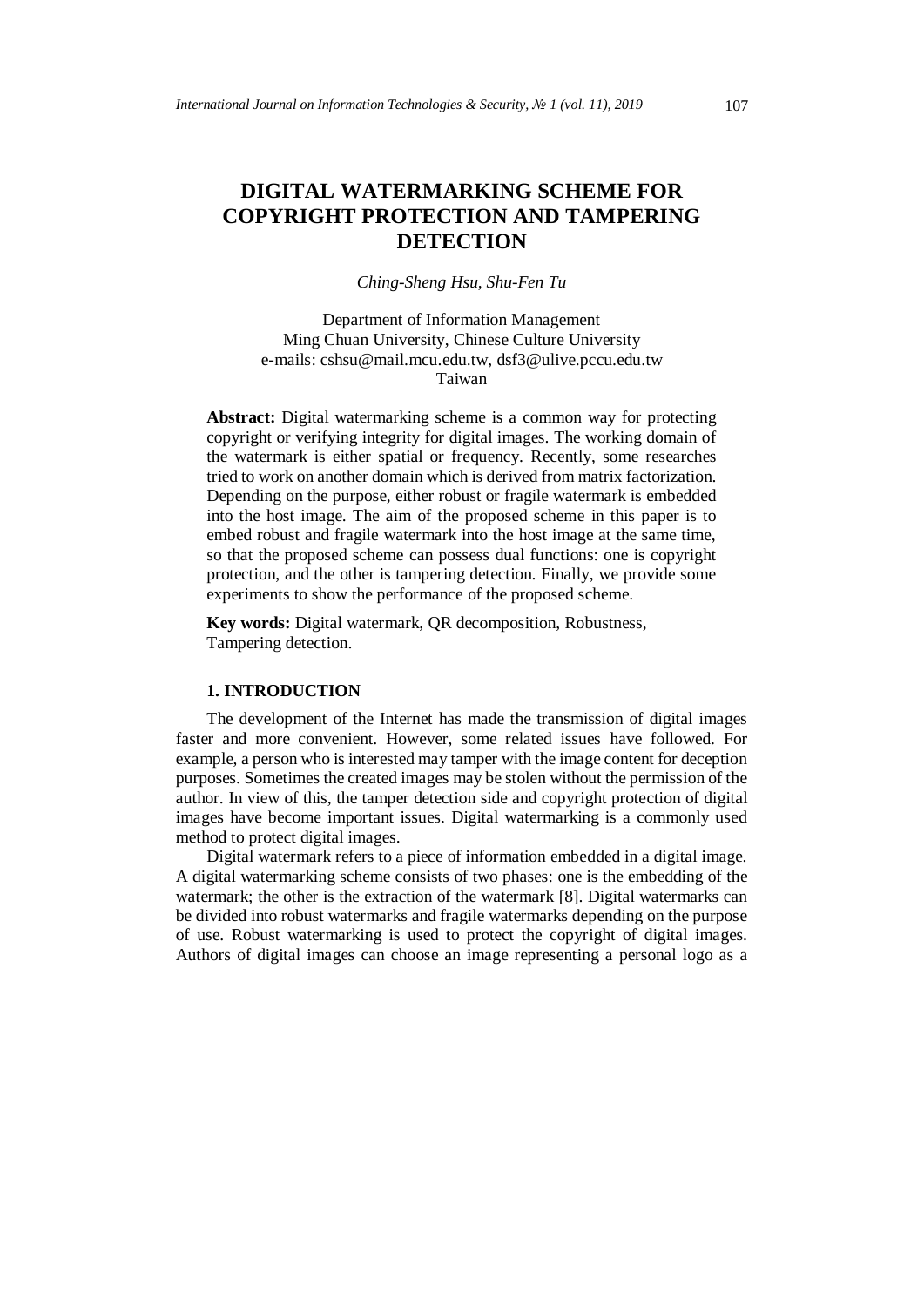watermark. When the copyright of a digital image is suspected of being violated, the author can extract the watermark from the image to prove his copyright. The basic requirement of the robust watermarking scheme is that after the partial image is edited, the extracted watermark must still have enough recognition to prove the copyright of the image. Fragile watermarking is used to protect the integrity of digital images. When digital image content is tampered with, the fragile watermark must be able to detect the part of the image that has been tampered with. Fragile watermarks are usually composed of features of the image so that the watermark is sufficiently sensitive to image tampering.

Generally speaking, when someone directly uses the image without the authorization of the original author, the person usually makes some modifications to the image. By doing so, the person hopes to evade the copyright controversy; furthermore, the person hopes the modification can destroy the robust watermark in the image. If the watermark is robust enough, the author can extract the robust watermark to prove the copyright. Let us think about a situation. Supposed that the person who steals the image is not for copyright infringement, and that his purpose of modifying the image is not to destroy the robust watermark in the image. but to intentionally add some fake content to the image and use it to frame the author. This person may add some fake content to the image to frame the original author. The author will argue that the content of these frauds is not from himself, but that someone has maliciously framed him. However, if the original author is asked to extract the robust watermark, the robust watermark will make the original author unable to prove his innocence. If the image contains a fragile watermark, the original author can prove his innocence by fragile watermarking. Because the fragile watermark can help the original author to point out that these images have been tampered with, the content of the fake is not the original. Therefore, a scheme with both robust and fragile watermarking is necessary. However, few studies have proposed a dual-purpose digital watermarking scheme. The purpose of this paper is to expand the previously proposed robust watermarking scheme into a dual-purpose watermarking scheme. The previous proposed watermarking method has a good robustness against cropping attacks. If we can combine the fragile watermark to the previous method, we can avoid the situation mentioned above that is maliciously framed by others.

The following sections are arranged as follows. The second section will discuss the relevant research. The third section explains in detail the practice of the proposed scheme. The fourth section is the experimental results and some discussions of this study. Finally, the fifth section is the conclusion of this study.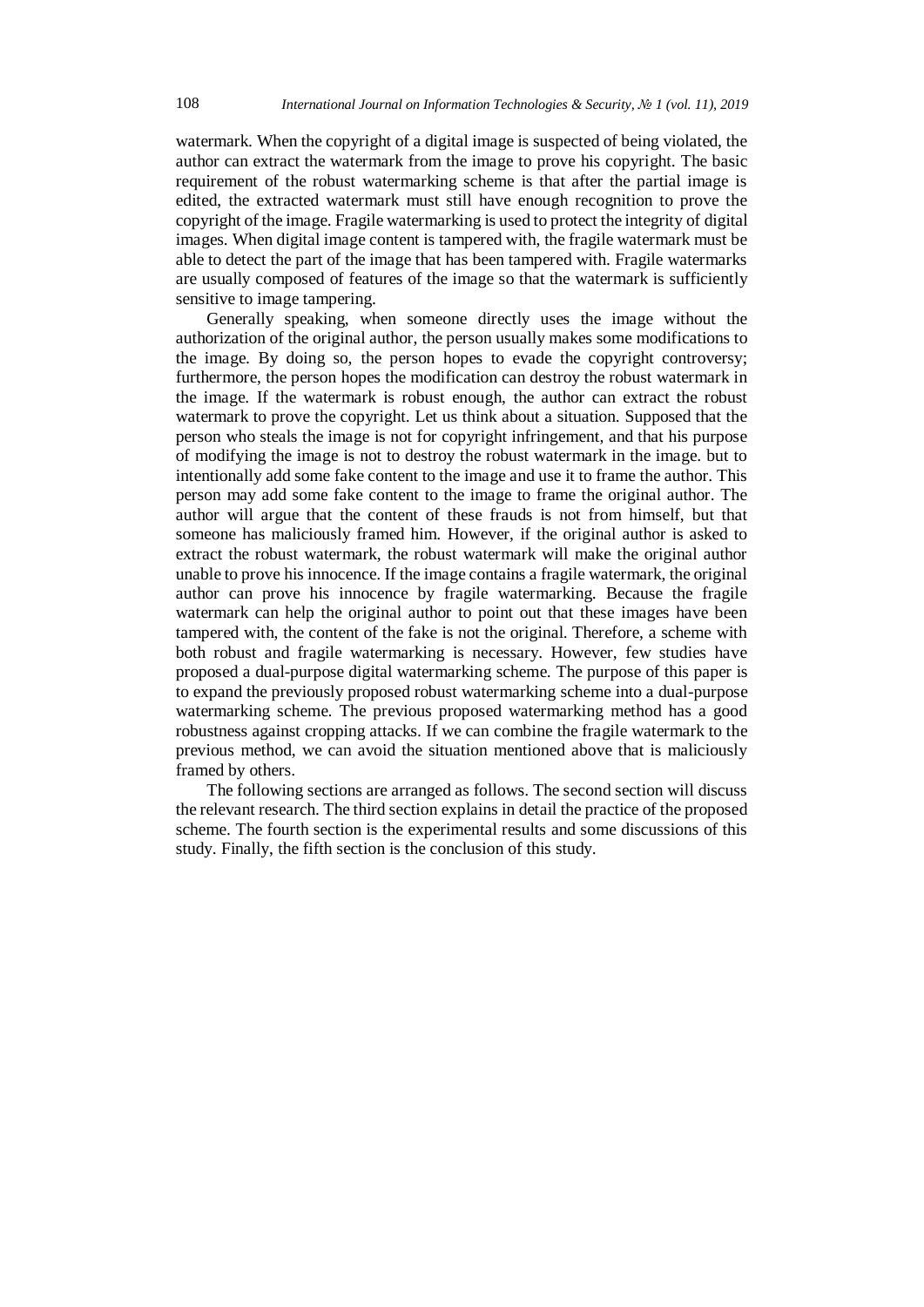## **2. RELATED WORKS**

#### **2.1. QR decomposition**

Because a digital image can be seen as a matrix, recently, some researchers employed matrix factorization, such as singular value decomposition (SVD) [1-2, 7] or QR decomposition [3, 5, 6, 9-11], to design their digital watermarking schemes. The main idea is to utilize matrix factorization to decompose the image and embed the watermark into one of the decomposed matrices. Because the computational complexity of SVD is higher than that of QR decomposition [10], QR decomposition is a more common method.

The QR decomposition can factor a  $m \times n$  matrix *A* into a  $m \times m$  orthogonal matrix *Q* and a  $m \times n$  upper triangular matrix *R*, where

 $A = OR$ .

If the columns of *A* have correlation with each other, the absolute values of the elements of the first row of *R* are probably greater than those of the other rows. Since there usually exits correlations between adjacent pixels of an image, QR decomposition was common in researches related to image processing [3, 8-11]. There are some algorithms for computing the QR decomposition, such as Gram– Schmidt process, Householder transformations, or Givens rotations.

# **2.2. QR-based watermarking scheme**

In our previous work, the host image is divided into  $4 \times 4$  blocks, and each block is decomposed via QR factorization. The robust watermark is embedded in the first row of *R* matrix. In the proposed scheme, watermark bit 1 and bit 0 were represented using  $f(x) \ge 0$  and  $f(x) < 0$ , respectively, and function *f* is defined as follows:

$$
f(x) = \sin\left(x \cdot K \cdot \frac{\pi}{180}\right),\tag{1}
$$

where  $K \ge 0$  is a real number. The wavelength  $\lambda$  of the function f is (360/K), and thus, parameter  $K$  is a wavelength controller. For any element  $x_0$  to embed the watermark bit, if the state of  $f(x_0)$  is not match the watermark bit,  $x_0$  is modified to  $x_0'$  such that  $|f(x_0')| = 1$  and the difference between  $x_0$  and  $x_0'$  is as small as possible. The *R* matrix with the robust watermark is merged with the original *Q* matrix, and the digital image is inverted. The main concern of a QR-based digital watermarking scheme is that the modification to the decomposed matrix may cause the pixel values out of range. Moreover, the allowable bounds vary from pixels to pixels. Nevertheless, few of papers gave a discussion about the allowable bounds of the modification. To cope with this issue, our previous work built several rules to define the allowable bound before modifying the elements of matrix *R*. Therefore, the watermark can be embedded to achieve the possible minimal modification within the allowable bounds.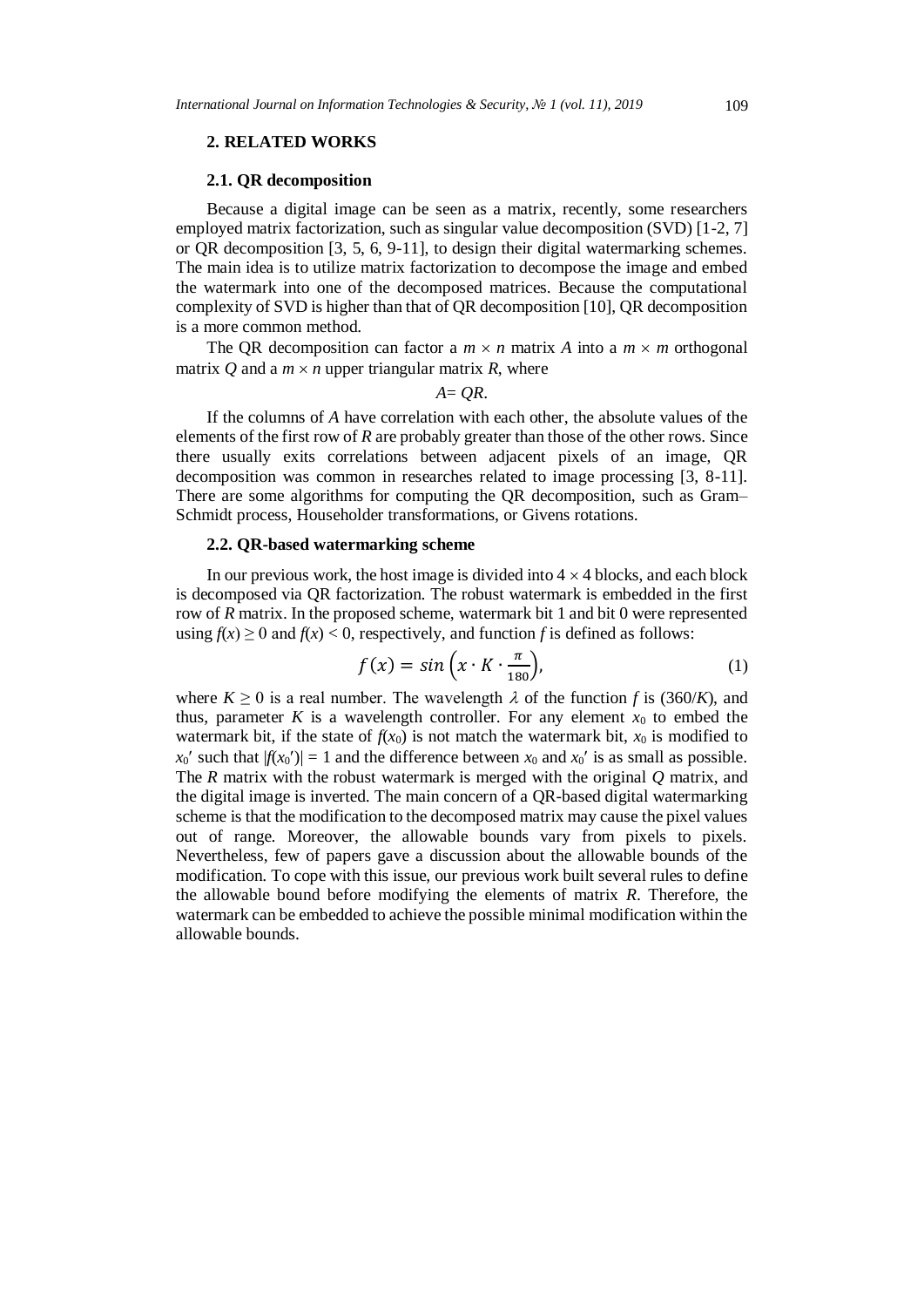# **3. THE PROPOSED SCHEME**

#### **3.1. Watermark embedding**

Figure 1 illustrates the whole process of watermark embedding. Suppose that *H* is a gray-level image and *RW* is a binary image, which represents the robust watermark. At first, *H* is divided into nonoverlapping blocks of  $4 \times 4$  sizes. Each block *A* is factorized to matrix *Q* and *R* via QR decomposition. Each four bits of *RW* are embedded into the four elements of the first row of *R*, respectively. Then, multiply *O* and the modified  $R'$  to obtain the watermarked block  $A'$ . Repeat the above process to embed the watermark bits into the blocks. Because the focus of this study is to incorporate fragile watermarks into our previous methods, we will explain the method of embedding fragile watermark in detail. As for the method of hiding the robust watermark, readers can refer to our previous research for the method of embedding the robust watermark [5]. It should be noted that because the space of the lowest bit plane of the image is used to embed the fragile watermark, the lowest bits of each image block is not included in the QR decomposition operation.



*Fig. 1. The process of watermark embedding*

Suppose that  $H'$  is the image with the robust watermark. At first,  $H'$  is divided into nonoverlapping blocks of  $4 \times 4$  sizes. Supposed that  $p_i$  denotes the pixel value of a block *B* of *H'*, where  $i = 0.15$ , and supposed that  $(x, y)$  denotes the coordinate of *B* in *H*. For each block *B*, perform the following steps:

Step 1:  $p_i' = p_i \gg 2$ , where  $i = 0.15$ .

Step 2: Calculate MD5(*x*, *y*, *p*<sub>0</sub>', …, *p*<sub>15</sub>') to generate 128-bit digest ( $d_0, d_1, ..., d_{127}$ ).

Step 3:  $D_i = (d_{16\times i}, d_{16\times i}, \ldots, d_{16\times i+15})$ , where  $j = 0..7$ . Perform XOR operation on  $D_0$ to  $D_7$  to get 16-bit authentication message  $A = (a_0, a_1, ..., a_{15})$ , which represents the fragile watermark *FW*.

Step 4: Set  $p_i = (p_i \gg 2) + a_i$  to watermark the block *B* with authentication message, where  $i = 0.15$ .

Repeat the above four steps to get the final watermarked image *H*.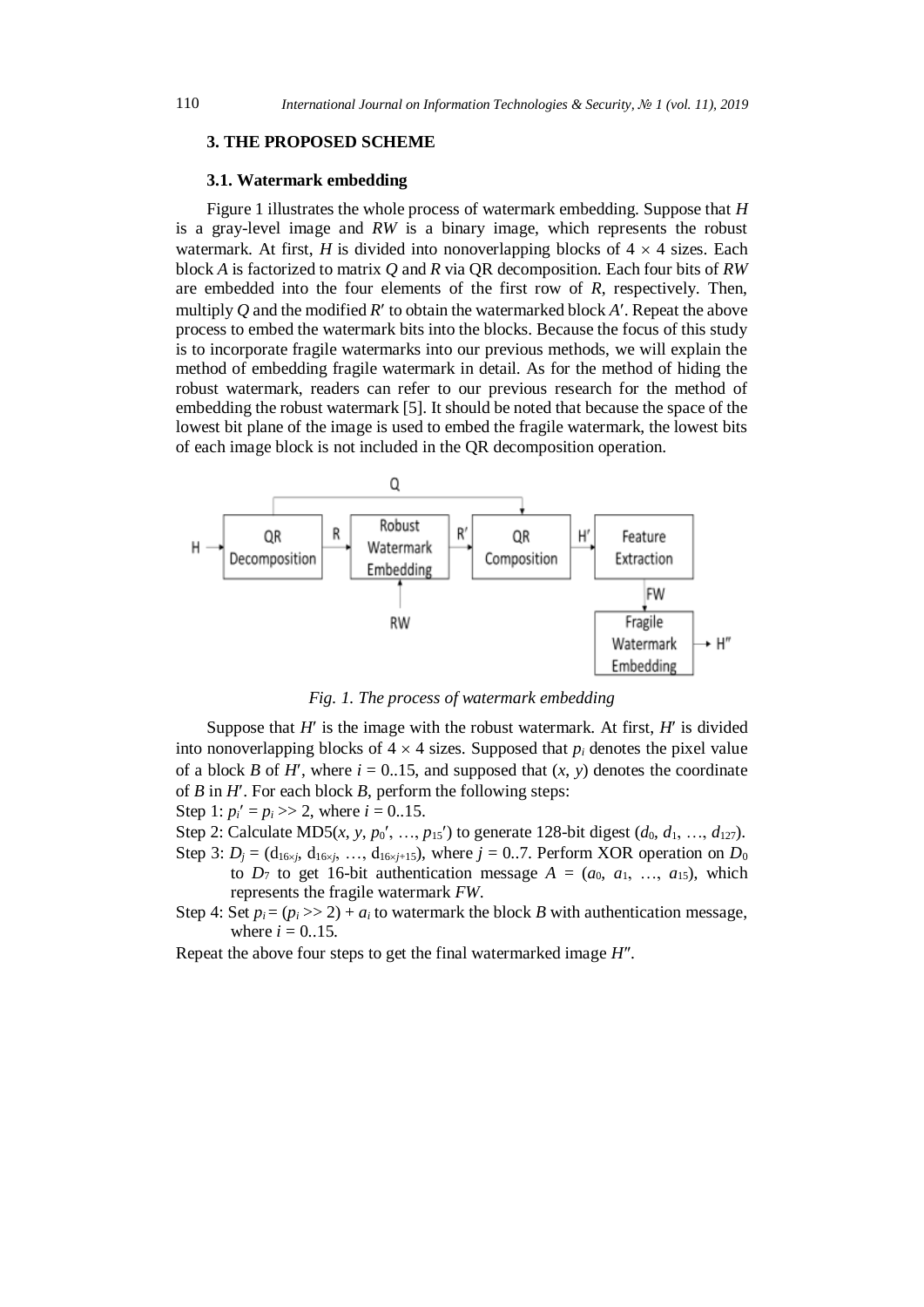# **3.2. Watermark extraction**

Since we hide two kinds of watermarks in the image, we can extract different watermarks for different purposes. When we suspect that the image is pirated, we can extract the robust watermark to prove the copyright. First, the image with doubts is first decomposed by QR decomposition. Next, the watermarking bits are extracted from each *R* matrix to form a watermarked image. The extracted watermark is compared with the original watermark image. If the similarity between the two reaches a certain level, we can claim our own copyright. Similarly, we focus on the extraction of fragile watermark in this section. For the extraction of robust watermarks, please refer to our previous research [5].

If we want to confirm the integrity of the image *T*, we can extract the fragile watermark to verify. The method of extracting the robust watermark is described as follows. First, split the image into blocks that do not overlap in size by  $4 \times 4$ . Supposed that  $p_i$  denotes the pixel value of a block *B* of *H'*, where  $i = 0.15$ , and supposed that  $(x, y)$  denotes the coordinate of *B* in *H'*. Let *EM* denote a binary error map of the image, which visually displays the result of tampering detection. For each block *B*, perform the following steps:

Step 1:  $p_i' = p_i \gg 2$ , where  $i = 0.15$ .

Step 2: Calculate MD5(*x*, *y*, *p*<sub>0</sub>', …, *p*<sub>15</sub>') to generate 128-bit digest ( $d_0, d_1, ..., d_{127}$ ). Step 3:  $D_j = (d_{16\times j}, d_{16\times j}, \ldots, d_{16\times j+15})$ , where  $j = 0..7$ . Perform XOR operation on  $D_0$ to  $D_7$  to get 16-bit message  $M = (m_0, m_1, ..., m_{15})$ .

Step 4: Extract the authentication message  $A = (p_0\%2, p_1\%2, ..., p_{15}\%2)$ . Step 5: If  $A \neq M$ , mark a black on *EM*; otherwise, mark a white on *EM*. Repeat the above five steps to get the error map of the image *T*.

# **4. EXPERIMENTAL RESULTS AND DISCUSSIONS**

In this section, we will present two experimental results, one for the experimental results of copyright verification and the other for the experimental results of tamper detection. The experiment of copyright verification is mainly to show that the hiding of fragile watermark does not affect the robustness of the robust watermark. The experiment of tamper detection is mainly to show that the fragile watermark can successfully mark the modified part of the image.

### **4.1. Copyright verification**

In general, a robust watermarking scheme is evaluated by its imperceptibility and robustness [8]. The imperceptibility means that the difference between the host image and the watermarked image should not be perceived by human eyes, and the robustness means that the extracted watermark should be like the original watermark. In this paper, we use *PSNR* to evaluate the imperceptibility of our scheme.

$$
PSNR = 10 \times \log \frac{255^2}{MSE},\tag{2}
$$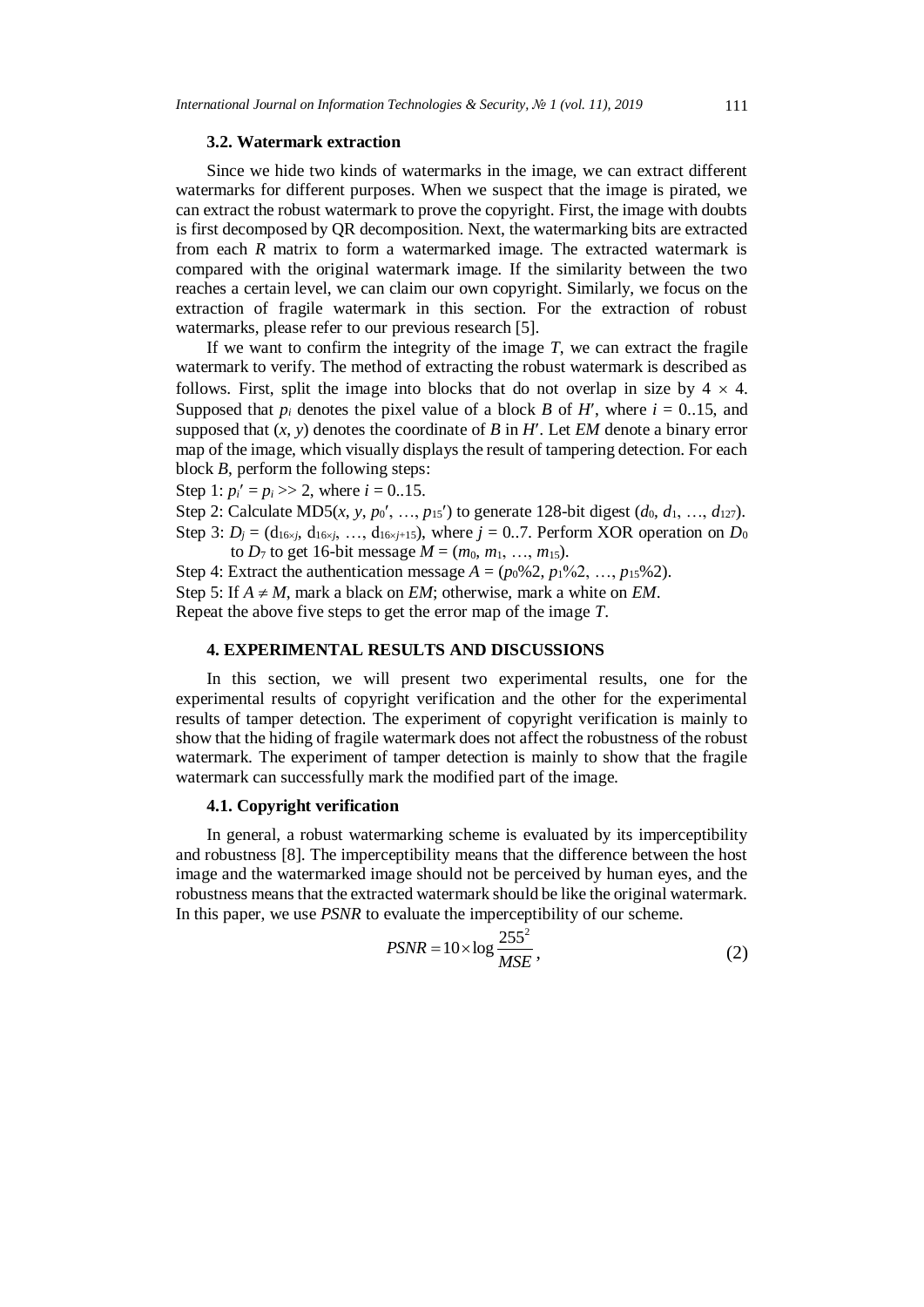where

$$
MSE = \frac{1}{M \times N} \sum_{i=1}^{M} \sum_{j=1}^{N} (p_{i,j} - p'_{i,j})^2
$$
 (3)

The notation *M* and *N* in Eq. (3) denote the width and height of an image, respectively, and  $p_{i,j}$  and  $p'_{i,j}$  denote the pixel of the original and watermarked image, respectively. Generally, the difference between the watermarked image and the host image is visually imperceptible if *PSNR* is greater than 30. The robustness is evaluated by the indicator *NC* as follows.

$$
NC = \frac{1}{W \times H} \sum_{i=1}^{W} \sum_{j=1}^{H} (\overline{w_{i,j} \oplus w'_{i,j}})
$$
(4)

The notation *W* and *H* in Eq.(4) denote the width and height of the watermark image, respectively,  $w_{i,j}$  and  $w'_{i,j}$  denote the bit of the original and extracted watermark, respectively, and  $\Theta$  represents the logical XOR operation. The larger the *NC* is, the more robust the extracted watermark is.

Figure 2 is our experimental images. When the watermark bit is embedded in the R matrix, the *K* value in the Eq. (1) needs to be determined first. In our scheme, we set different *K* values for the four elements of the R matrix. The set of parameter *K* in the robust watermarking scheme is (25, 30, 40, 60). The PSNR of the watermarked image showed that our scheme has good imperceptibility. In this experiment, we simulated that image was cropped to destroy the embedded watermark. In order to show the robustness of the proposed scheme, we simulated different cropping ratios, as shown in figure 3. Figure 4 is the watermark images corresponding to each of the attacked images in figure 3. Figure 4 shows that even if the watermarked image is subjected to a cropping ratio of 60%, the NC value is still as high as 0.8 or more. Therefore, embedding the fragile watermark after hiding the robust watermark does not impact the effect of copyright verification.



*(a) Host image (512 512 pixels)*

*(b) Watermarked image PSNR = 42.2096 (128 128 pixels)*

*Fig. 2. The experimental images*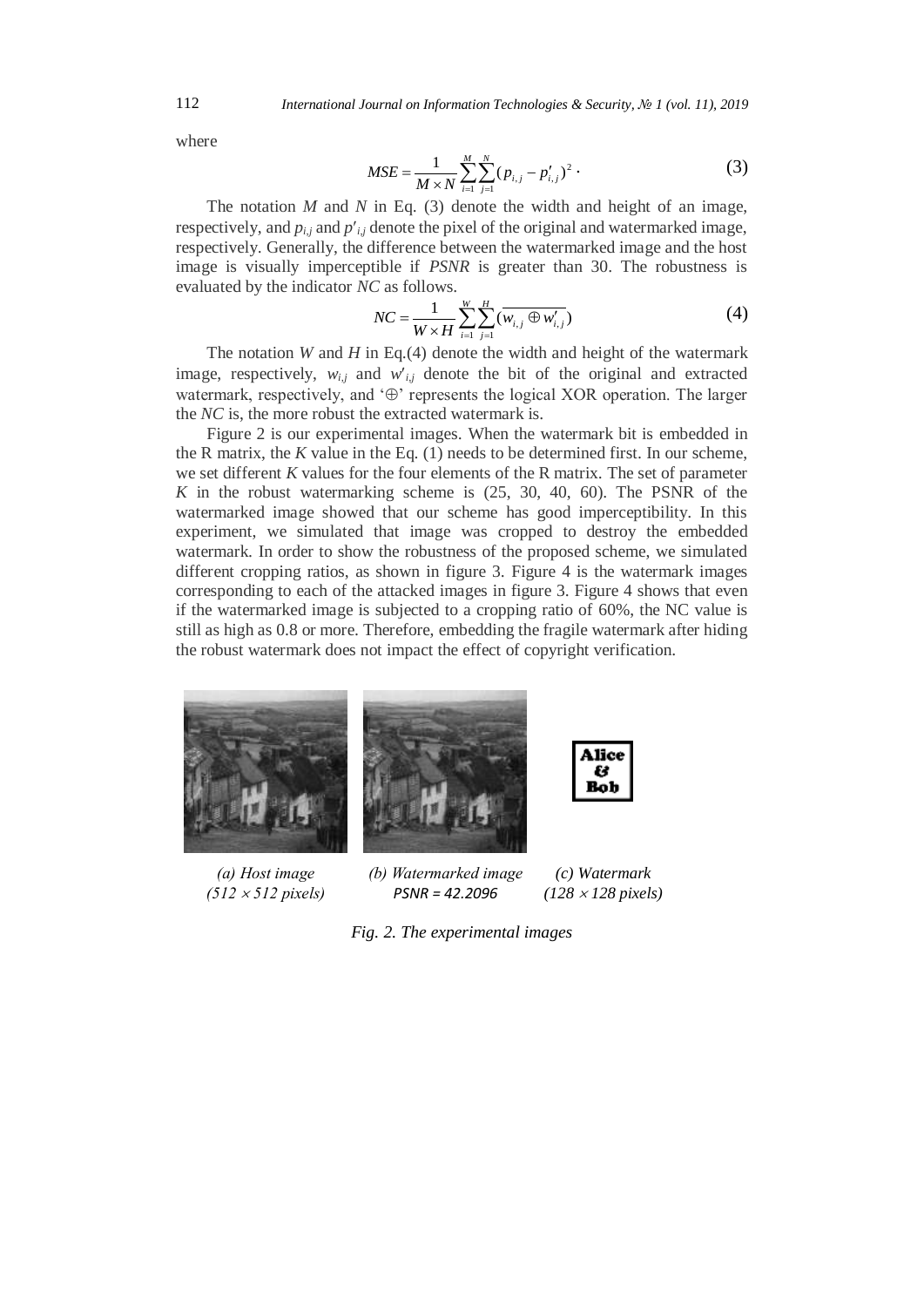

*Fig. 3. The PSNR values for cropped images with different cropping ratio (CR) values*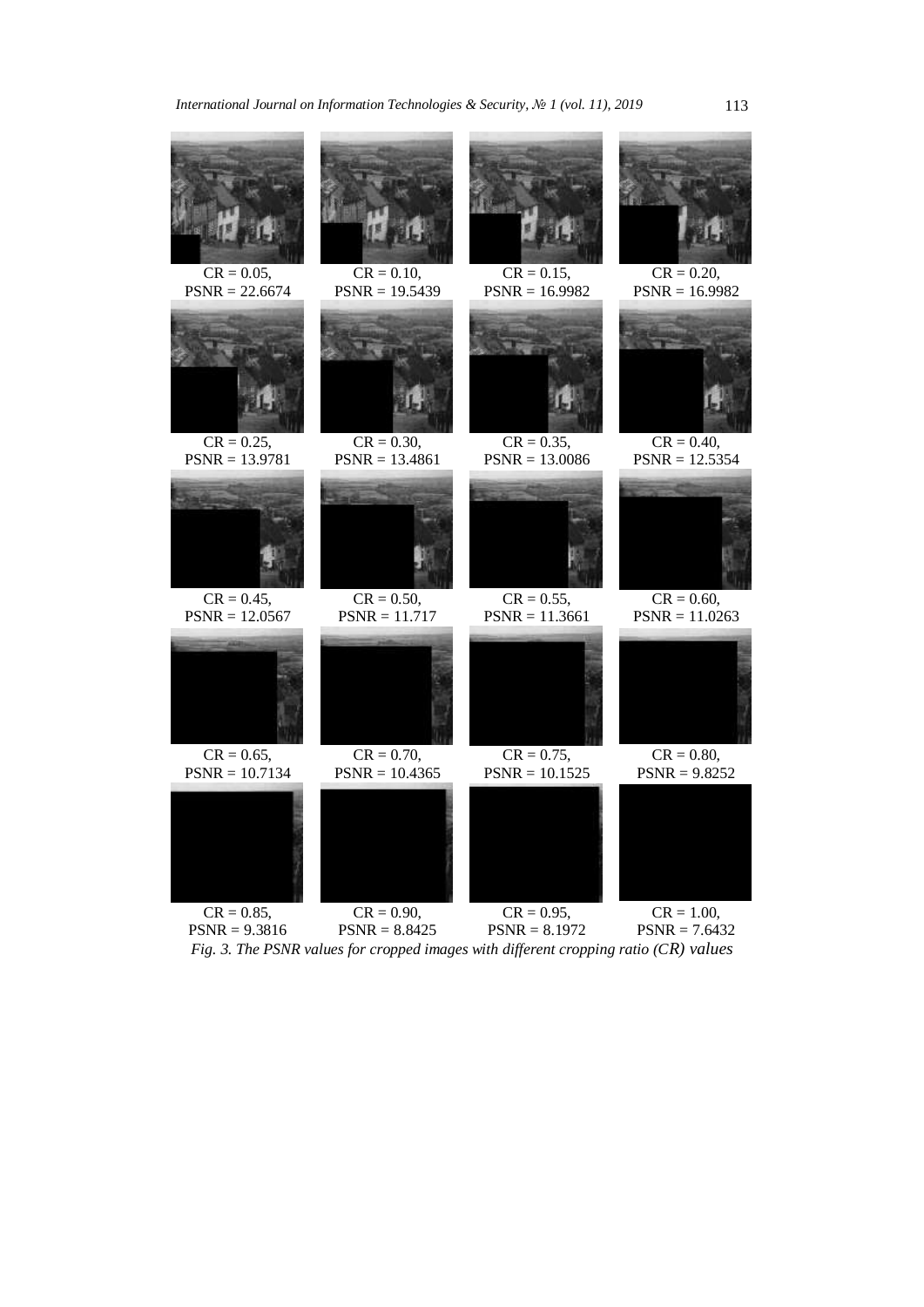![](_page_7_Figure_2.jpeg)

*Fig. 4. The NC values of extracted watermarks for cropped images with different cropping ratio values*

Figure 5 is a line graph of the correlation between CR and NC. It can be seen from this figure that NC did not drop sharply with the increase of CR value, which means that the method proposed in this study has good robustness.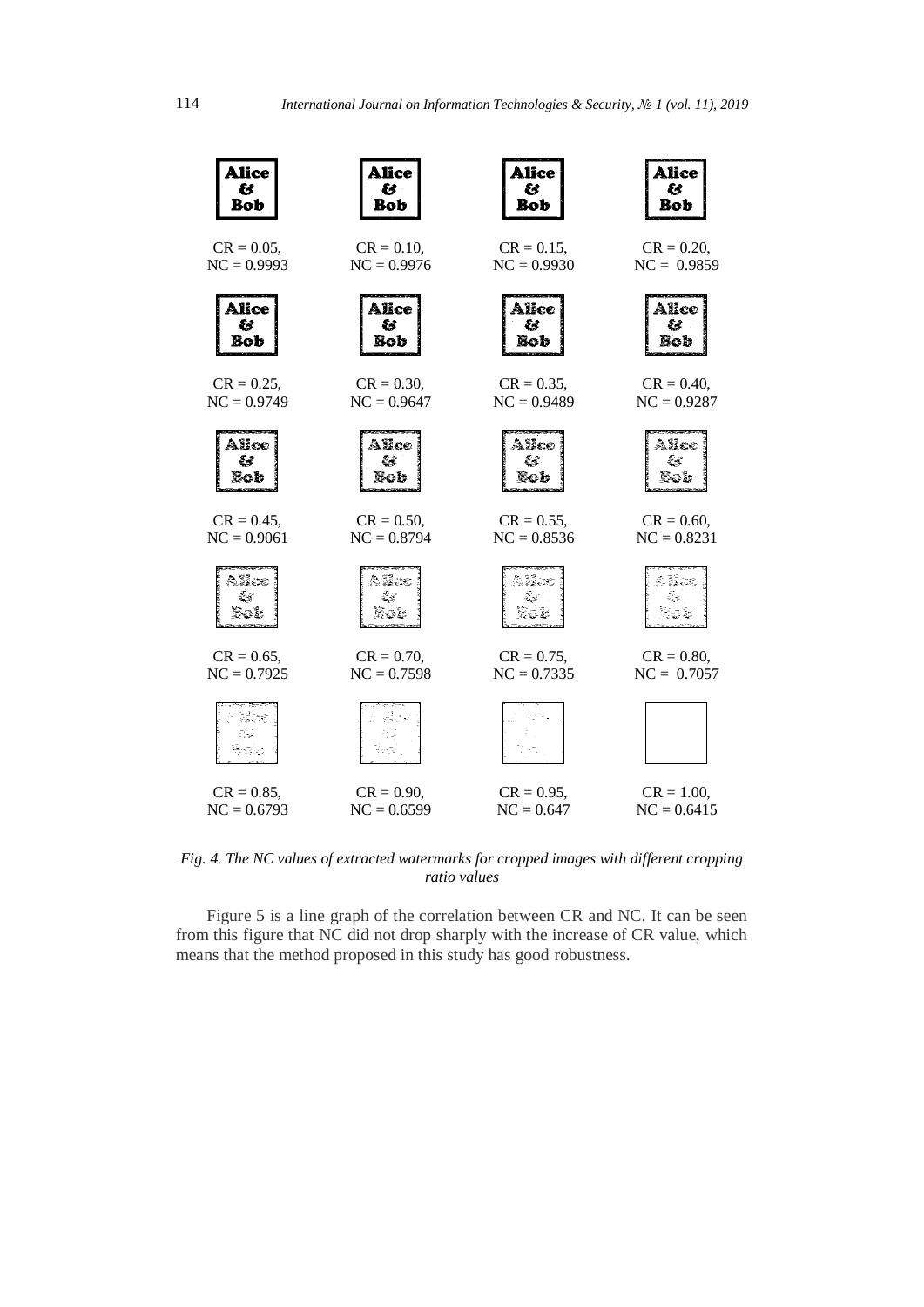![](_page_8_Figure_1.jpeg)

*Fig. 5. The relationship between CR and NC*

### **4.2. Tampering detection**

This paper uses false negative rate (*FNR*) (Eq. (5)) and false positive rate (*FPR*) (Eq. (6)) to evaluate the efficiency of tampering detection and peak signal to noise ratio (*PSNR*) (Eq. (2)) to evaluate the quality of the watermarked image. The notations in Eq. (5) and Eq. (6) are explained as below [4, 8]:

- *FN*: the number of false negative pixels, that is, the number of pixels that are tampered but are judged as untampered;
- *TP*: the number of true positive pixels, that is, the number of pixels that are untampered but judged as tampered with;
- *FP*: the number of true positive pixels, that is, the number of pixels that are tampered and judged as tampered;
- *TN*: the number of true negative pixels, that is, the number of pixels that are untampered and judged as untampered.

$$
FNR = FN / (FN + TP), \text{ and}
$$
 (5)

$$
FPR = FP / (FP + TN). \tag{6}
$$

We use figure 2 as experimental images under malicious cropping attacks. Using the proposed tampering detection scheme, we can successfully identify areas that have been tampered with. We visually display the detected area with the Error Map, as shown in figure 6.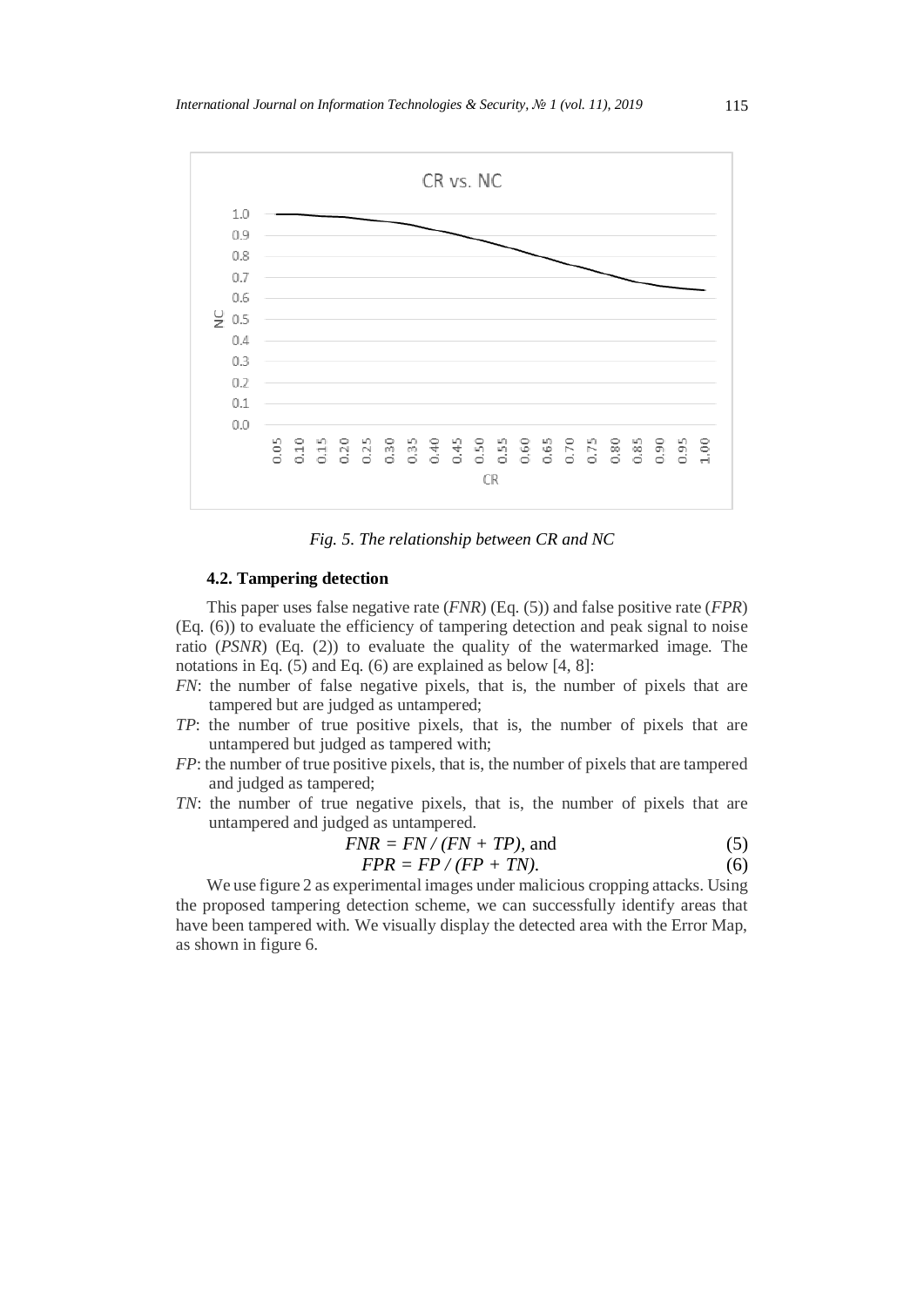![](_page_9_Figure_2.jpeg)

*Fig. 6. The authentication result for cropping attacks*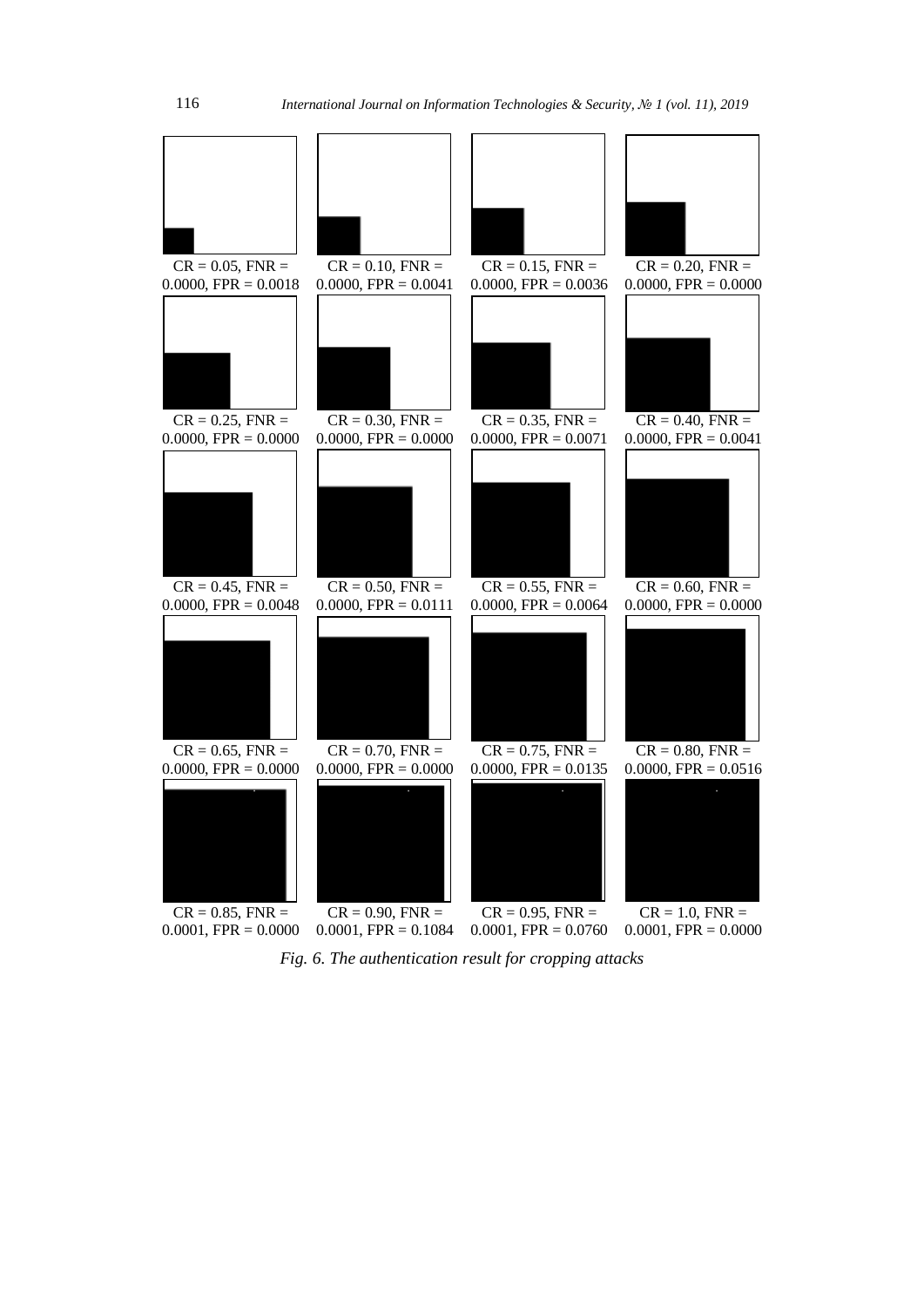Since the cropping attack in figure 4 is less natural, we additionally simulate a malicious tampering that may occur. We add three objects to the watermarked image in figure 7(a): one is a puppy on the ground, one is an eagle in the sky, and the other is a chimney on the roof of a house. The image synthesized with the above three objects is shown in Figure 7(b). It can be observed from the Error Map of figure 7(c) that the objects can be detected. One can notice that the FNR of this experiment is 0, which means that the system can be successfully detected as long as it is tampered. The FPR of this experiment was 0.0088, indicating that the area that was not subjected to malicious tampering, about 0.88% of the pixels were misjudged as being tampered with. Although the place that has not been tampered with may be misjudged as being tampered with, the false positive rate is extremely low. Compared to false positive misjudgment, false negative is more serious because it means that the place that was maliciously tampered with may not be noticeable.

![](_page_10_Figure_2.jpeg)

*Fig. 7. The authentication result for a malicious attack*

#### **4.3. Security analysis**

In terms of security, this study uses a secret key to scramble the image block when embedding the robust watermark. Therefore, even if the attacker knows the algorithm of this study, but does not have this secret key, he cannot restore the order of the block and learn about our watermark image. Therefore, it is possible to prevent an attacker from modifying the embedded watermark content to claim the copyright of the image. In addition, this study also adds a secret key when generating the image authentication message. Therefore, the attacker cannot deduce the authentication message according to the algorithm of the study and deliberately change the content of the verification message to make the tampering detection invalid. In summary, this method meets the Kirchhoff's principle: all algorithms must be public, and only the key is secret. Kirchhoff's criterion is often used to evaluate the usefulness of cryptographic methods [9, 11]. If we need to pass the secret key over a public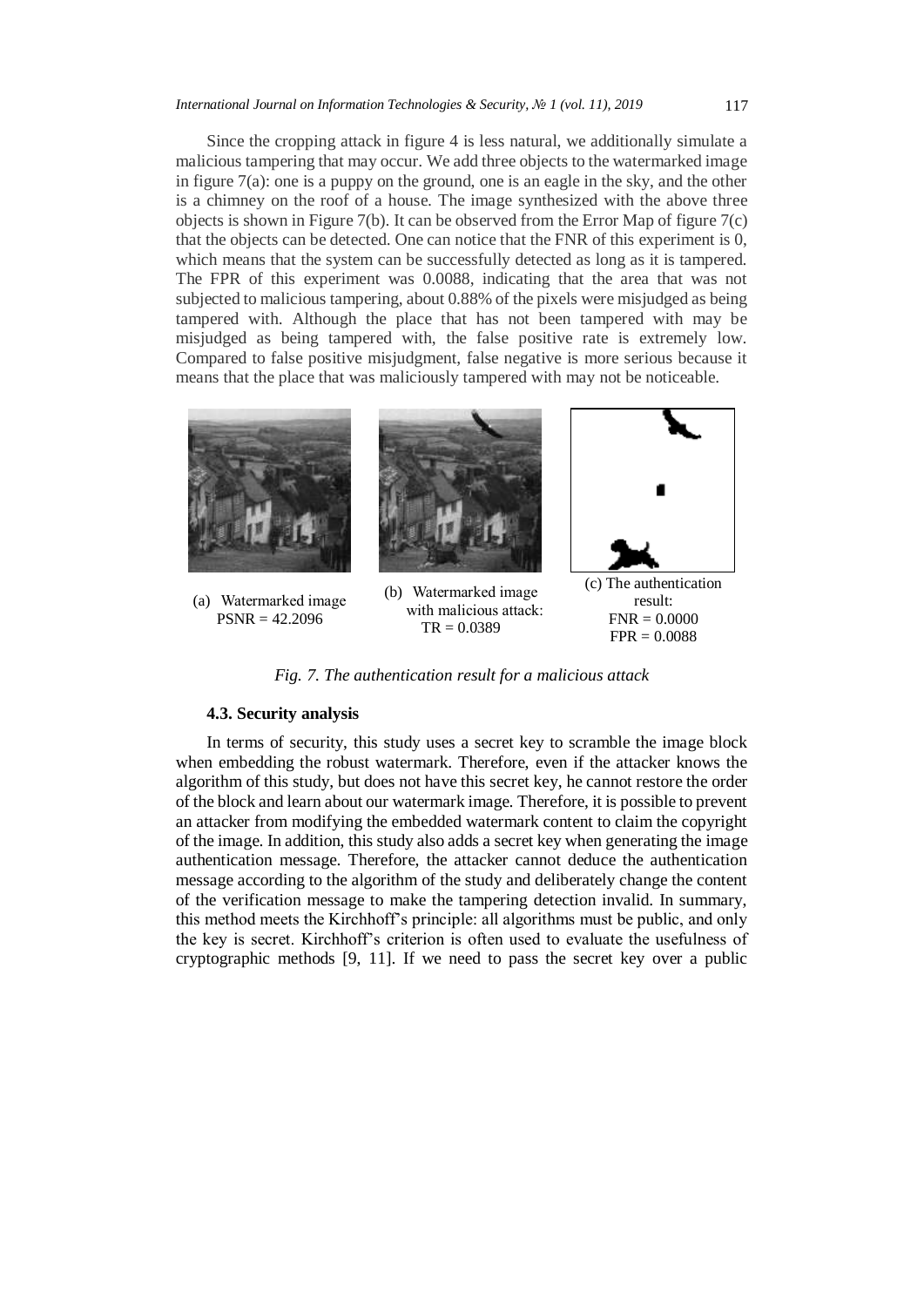network to a specific person, we can use asymmetric cryptography to protect the security of the secret key during transmission. We can encrypt the secret key with the public key of a specific person before transmitting the secret key. After receiving the specific key, that person can use his private key to decrypt the content of the secret key.

# **5. CONCLUSIONS**

This study proposes a dual function watermarking scheme: one is copyright verification, and the other is tampering detection. Suppose we need to verify the copyright, we take the robust watermark representing the author's logo from the image. In order to avoid the verification of copyright, an attacker may try to destroy the image to remove the tough watermark. The experimental results of this study show that even if half of the image is cropped, the extracted tough watermark can clearly show the author's logo. Assuming we need to verify that the image has been tampered with, we can take out the fragile watermark. With the fragile watermark, we can not only know whether the image has been tampered with, but also the part that has been tampered with. In this research experiment, it can be clearly seen from the error map that this research method can mark the part that has been tampered with. In the future research, we will make the fragile watermark not only have the function of tamper detection, but also serve as the basis for enhancing the strength of the robust watermark.

# **REFERENCES**

- [1] I.A. Ansari, M. Pant, and C.W. Ahn, "SVD based fragile watermarking scheme for tamper localization and self-recovery," *International Journal of Machine Learning and Cybernetics*, 10.1007/s13042-015-0455-1, October 2015.
- [2] S.C. Byun, S.K. Lee, A.H. Tewfik, and B.H. Ahn, "A SVD-Based Fragile Watermarking Scheme for Image Authentication," *Lecture Notes in Computer Science*, Vol. 2613, pp. 170-178, April 2003.
- [3] J. Gao, L. Fan, and L. Xu, "Solving the face recognition problem using QR factorization," *WSEAS Transl. Mathematics*, Vol. 11, Iss. 8, pp. 712-721, August 2012.
- [4] C.S. Hsu, S.F. Tu, "Probability-based Tampering Detection Scheme for Digital Images," *Opt. Commun*., Vol. 283, No. 9, pp. 1737-1743, 2010.
- [5] C.S. Hsu and S.F. Tu, "Digital watermarking scheme enhancing the robustness against cropping attack," *Proceedings of The 6th International Conference on Frontier Computing* (FC2017), pp. 143- 152, Osaka, Japan.